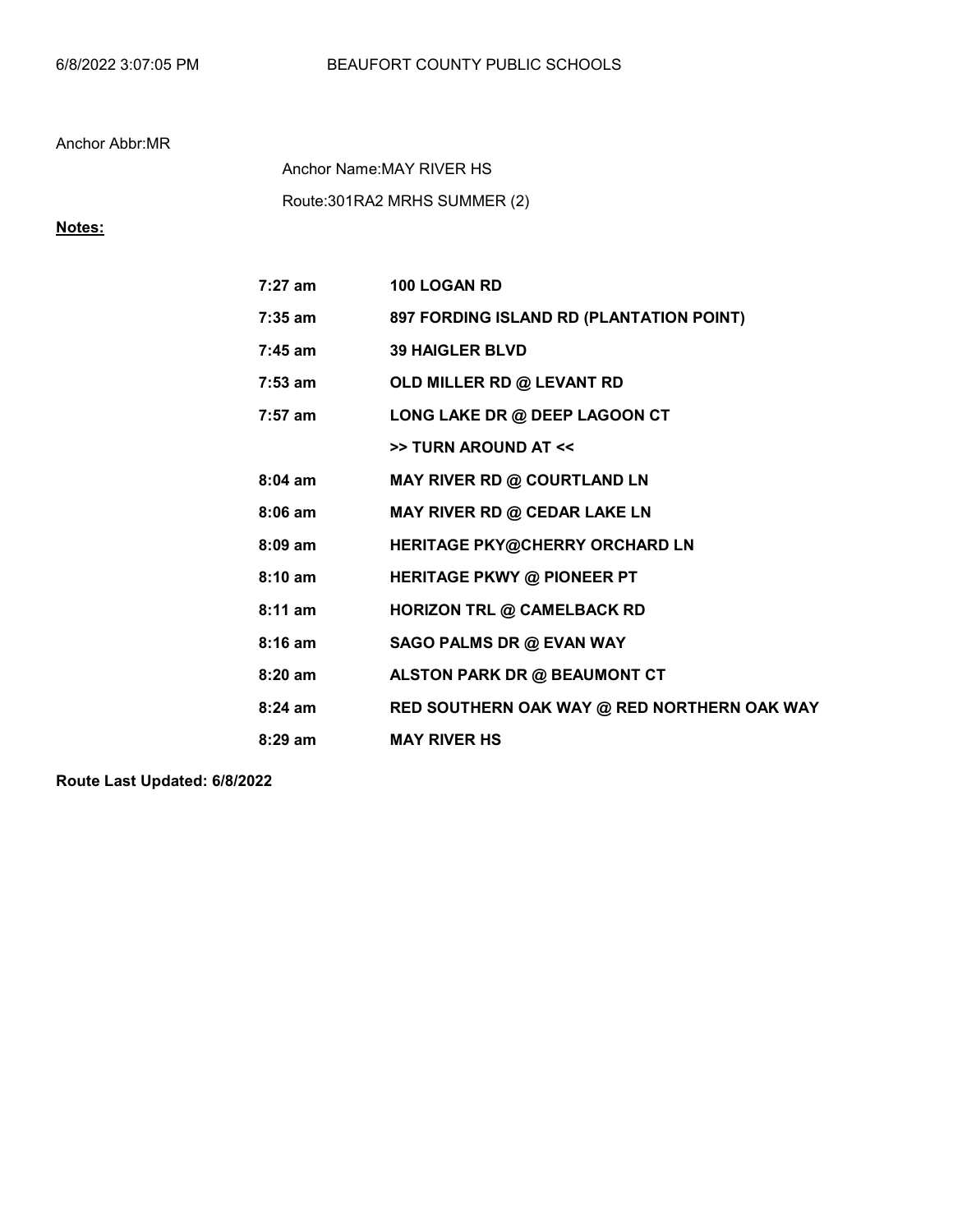### 6/8/2022 3:07:05 PM BEAUFORT COUNTY PUBLIC SCHOOLS

### Anchor Abbr:MR

Route:301RP2 MRHS SUMMER (2) Anchor Name:MAY RIVER HS

# Notes:

| $12:45 \text{ pm}$ | <b>MAY RIVER HS</b>                         |
|--------------------|---------------------------------------------|
| 12:49 pm           | RED NORTHERN OAK WAY @ RED SOUTHERN OAK WAY |
| $12:53 \text{ pm}$ | ALSTON PARK DR @ BEAUMONT CT                |
| 12:58 pm           | HERITAGE PKY@CHERRY ORCHARD LN              |
| $1:00$ pm          | <b>HERITAGE PKWY @ PIONEER PT</b>           |
| $1:01$ pm          | <b>HORIZON TRL @ CAMELBACK RD</b>           |
| $1:05$ pm          | SAGO PALMS DR @ EVAN WAY                    |
| $1:07$ pm          | MAY RIVER RD @ CEDAR LAKE LN                |
| $1:07$ pm          | MAY RIVER RD @ KING GEORGE RD               |
| $1:09$ pm          | MAY RIVER RD @ COURTLAND LN                 |
| $1:11$ pm          | OLD MILLER RD @ LEVANT RD                   |
| $1:16$ pm          | LONG LAKE DR @ DEEP LAGOON CT               |
| $1:26$ pm          | <b>39 HAIGLER BLVD</b>                      |
|                    | >> TURN AROUND AT <<                        |
| $1:37$ pm          | 897 FORDING ISLAND RD (PLANTATION POINT)    |
| $1:45$ pm          | 100 LOGAN RD                                |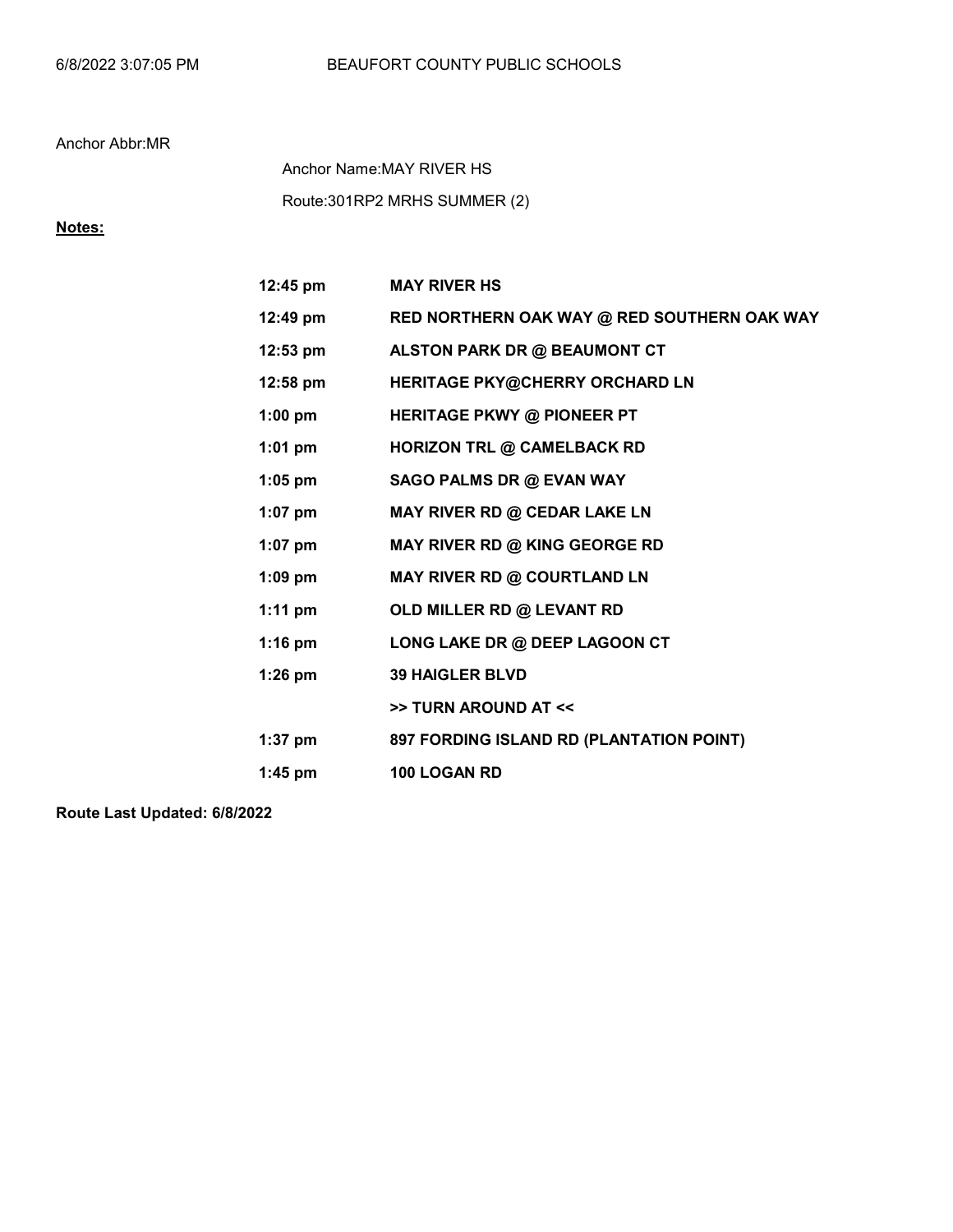Route:309RA2 MRHS SUMMER (1) Anchor Name:MAY RIVER HS

## Notes:

| $7:24$ am | RIVERS END DR @ ASHEPOO DR                      |
|-----------|-------------------------------------------------|
| 7:28 am   | OLD TOWNE RD @ OLD TOWNE DR (OLD FIELD MEWS)    |
| $7:31$ am | <b>OKATIE BLUFF RD @ MARILYNS WAY</b>           |
| 7:44 am   | <b>UNIVERSITY PKY @ SYLLABUS LN</b>             |
|           | >> TURN AROUND AT <<                            |
| $7:46$ am | UNIVERSITY PKY @ LAKE PARK WAY                  |
| 7:46 am   | 178 UNIVERSITY PKY (LAKE GAZEBO)                |
| 7:58 am   | DILLARD MILL RD @ SLATER ST                     |
| 7:59 am   | <b>BLAKERS BLVD @ PICKETT CREEK LN (CIRCLE)</b> |
| $8:04$ am | HULSTON LANDING RD @ HAMMERMILL LN              |
| $8:06$ am | HULSTON LANDING RD @ SIFTED GRAIN RD            |
| 8:10 am   | <b>BLAKERS BLVD @ HOPPER RIDGE RD</b>           |
| 8:11 am   | <b>BLAKERS BLVD @ WHEATVIEW LN</b>              |
| $8:15$ am | SAGO PALM DR @ ISLE OF PALMS W                  |
| 8:17 am   | 143 GIBBET RD                                   |
| 8:18 am   | <b>68 GIBBET RD</b>                             |
| $8:19$ am | MAY RIVER RD @ KING GEORGE RD                   |
| $8:21$ am | PALMETTO BLUFF RD @ STONEY HILL LOOP            |
| $8:22$ am | PALMETTO BLUFF RD @ OLD PALMETTO RD             |
| 8:28 am   | <b>MAY RIVER HS</b>                             |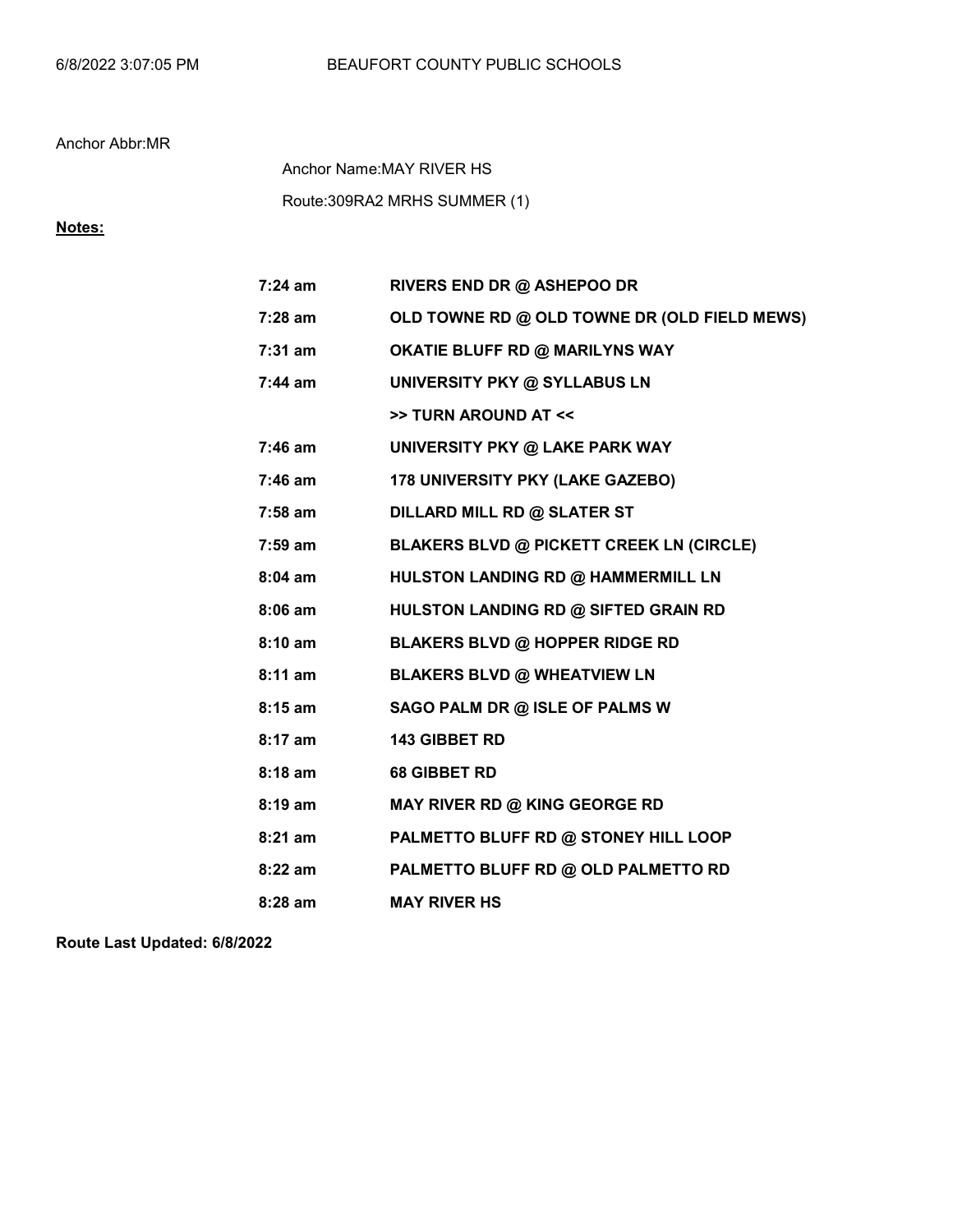Route:309RP2 MRHS SUMMER (2) Anchor Name:MAY RIVER HS

Notes:

|                                               | 12:40 pm           | <b>MAY RIVER HS</b>                             |
|-----------------------------------------------|--------------------|-------------------------------------------------|
| >> WAIT UNTIL 12:45 PM (IDLE FOR 5 MINUTES)<< | 12:45 pm           | <b>MAY RIVER HS</b>                             |
|                                               | $12:50$ pm         | OLD PALMETTO RD @ PALMETTO BLUFF RD             |
|                                               | $12:51$ pm         | PALMETTO BLUFF RD @ STONEY HILL LOOP            |
|                                               | $12:54 \text{ pm}$ | 68 GIBBET RD                                    |
|                                               | $12:55$ pm         | <b>GIBBET RD@RAINBOW RD</b>                     |
|                                               | 12:57 pm           | SAGO PALM DR @ ISLE OF PALMS W                  |
|                                               | $1:01$ pm          | HULSTON LANDING RD @ SIFTED GRAIN RD            |
|                                               | $1:02$ pm          | HULSTON LANDING RD @ HAMMERMILL LN              |
|                                               | $1:07$ pm          | <b>BLAKERS BLVD @ PICKETT CREEK LN (CIRCLE)</b> |
|                                               | $1:09$ pm          | <b>SLATER ST @ DILLARD MILL RD</b>              |
|                                               | $1:11$ pm          | <b>BLAKERS BLVD @ HOPPER RIDGE RD</b>           |
|                                               | $1:21$ pm          | UNIVERSITY PKY @ SYLLABUS LN                    |
|                                               |                    | >> TURN AROUND AT <<                            |
|                                               | $1:25$ pm          | UNIVERSITY PKY @ LAKE PARK WAY                  |
|                                               | $1:25$ pm          | <b>178 UNIVERSITY PKY (LAKE GAZEBO)</b>         |
|                                               | $1:37$ pm          | <b>RIVERS END DR @ ASHEPOO DR</b>               |
|                                               | $1:41$ pm          | N OKATIE HWY @ OLD TOWNE DR                     |
|                                               | $1:41$ pm          | OLD TOWNE RD @ OLD TOWNE DR (OLD FIELD MEWS)    |
|                                               | $1:44$ pm          | <b>OKATIE BLUFF RD @ MARILYNS WAY</b>           |
|                                               | $1:44$ pm          | <b>OKATIE BLUFF RD E @ BRIARCLIFF LN</b>        |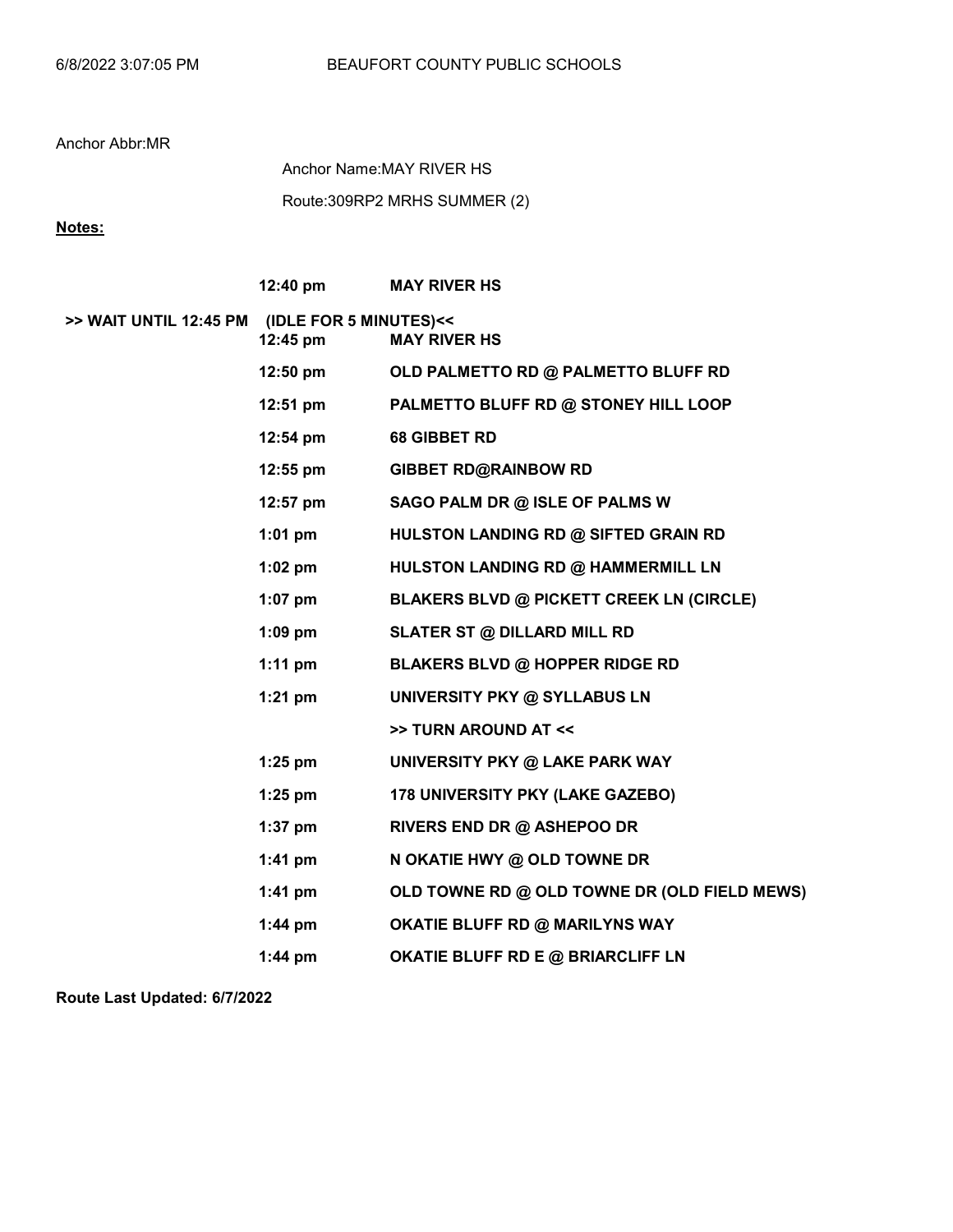Route:310RA2 MRHS SUMMER (1) Anchor Name:MAY RIVER HS

# Notes:

| $7:26$ am         | <b>BRIDGEWATER DR @ PEBBLE BEACH CV</b>  |
|-------------------|------------------------------------------|
| $7:28$ am         | <b>BUCKWALTER TOWNE BLVD @ EAST AVE</b>  |
|                   | >> TURN AROUND AT <<                     |
| $7:30 \text{ am}$ | LAKE POINT DR @ SANDY POINTE DR          |
| $7:32 \text{ am}$ | LAKE POINT DR @ ARBORMEADE CIR W         |
| $7:33$ am         | <b>WILLOWTRACE LN @ PLAYGROUND</b>       |
| $7:36$ am         | STONEY XING @ LIVE OAK WALK N            |
| $7:37$ am         | STONEY XING@SANDY SHOALS PASS E          |
| $7:44$ am         | 11 PARKLANDS DR (ONE HAMPTON LAKE)       |
| $7:50$ am         | <b>CASTAWAY DR @ QUARTER CASTING CIR</b> |
| $7:57$ am         | <b>STATION PARKWAY @ LAKES CROSSING</b>  |
| $8:00$ am         | OKATIE HWY @ DAVIS RD                    |
| $8:02$ am         | <b>108 SEAGRASS STATION WAY</b>          |
| $8:03$ am         | PEARCE RD @ BURLEY LN (MAILBOXES)        |
| $8:11$ am         | <b>SPRING MEADOW DR@STONEHEDGE WAY</b>   |
| $8:28$ am         | <b>MAY RIVER HS</b>                      |